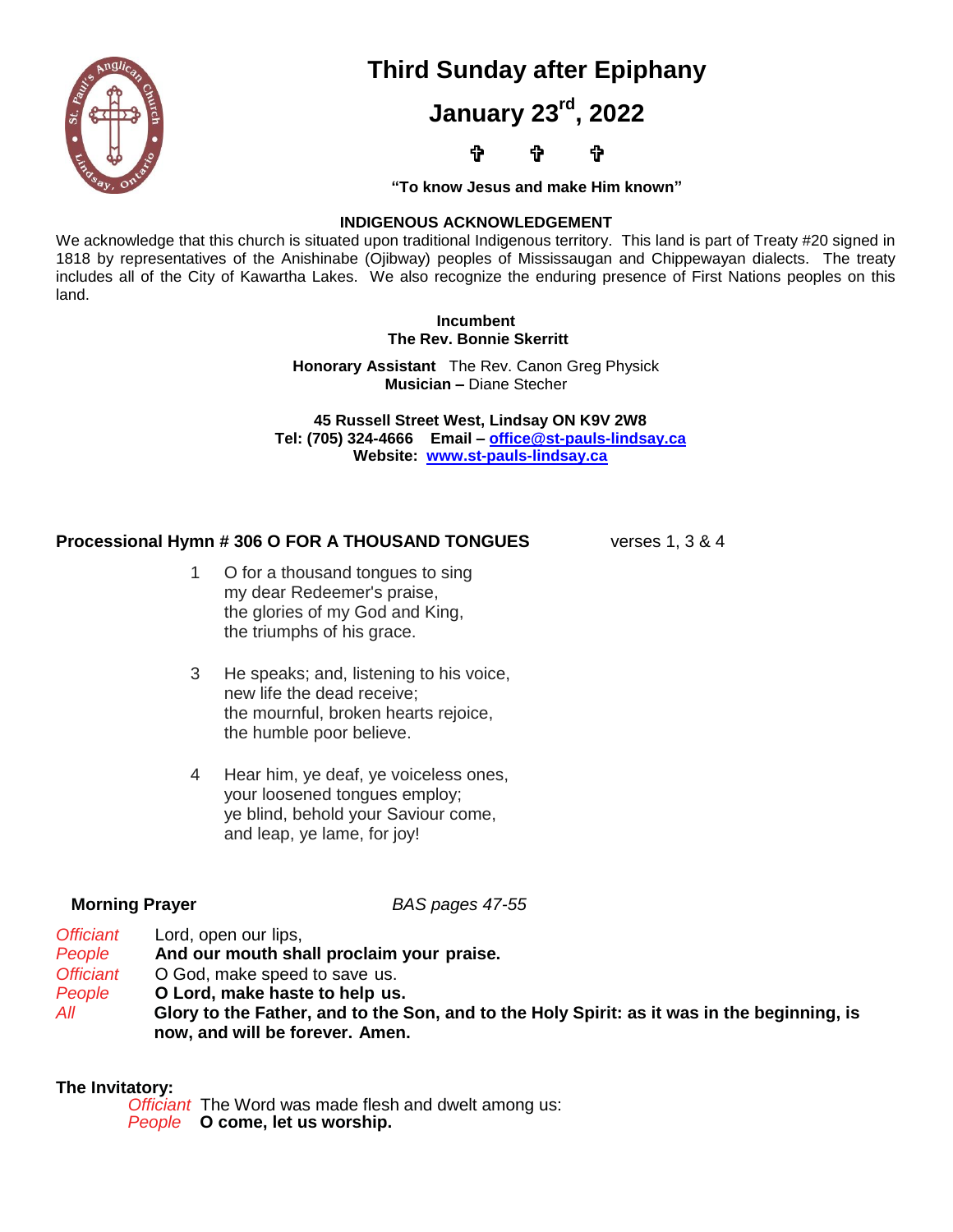**Venite** *Psalm 95.1–7*

Come, let us sing to the Lord; \* let us shout for joy to the rock of our salvation. Let us come before his presence with thanksgiving \* and raise a loud shout to him with psalms. For the Lord is a great God, \* and a great king above all gods. In his hand are the caverns of the earth, \* and the heights of the hills are his also. The sea is his for he made it, \* and his hands have moulded the dry land.

Come, let us bow down, and bend the knee, \* and kneel before the Lord our maker. For he is our God, and we are the people of his pasture and the sheep of his hand. \* Oh, that today you would hearken to his voice!

# **THE PROCLAMATION OF THE WORD**

#### **A reading from NEHEMIAH 8:1-3, 5-6, 8-10**

All the people gathered together into the square before the Water Gate. They told the scribe Ezra to bring the book of the law of Moses, which the LORD had given to Israel. Accordingly, the priest Ezra brought the law before the assembly, both men and women and all who could hear with understanding. This was on the first day of the seventh month. He read from it facing the square before the Water Gate from early morning until midday, in the presence of the men and the women and those who could understand; and the ears of all the people were attentive to the book of the law. And Ezra opened the book in the sight of all the people, for he was standing above all the people; and when he opened it, all the people stood up. Then Ezra blessed the LORD, the great God, and all the people answered, "Amen, Amen," lifting up their hands. Then they bowed their heads and worshiped the LORD with their faces to the ground. So they read from the book, from the law of God, with interpretation. They gave the sense, so that the people understood the reading. And Nehemiah, who was the governor, and Ezra the priest and scribe, and the Levites who taught the people said to all the people, "This day is holy to the LORD your God; do not mourn or weep." For all the people wept when they heard the words of the law. Then he said to them, "Go your way, eat the fat and drink sweet wine and send portions of them to those for whom nothing is prepared, for this day is holy to our LORD; and do not be grieved, for the joy of the LORD is your strength."

> Reader The word of the Lord. **People** Thanks be to God.

#### **PSALM 19** BAS Page # 725

- Leader:The heavens declare the glory of God, and the firmament shows his handiwork.
- **People One day tells its tale to another, and one night imparts knowledge to another.**
- Leader:Although they have no words or language, and their voices are not heard,
- **People Their sound has gone out into all lands, and their message to the ends of the world.**
- Leader: In the deep has he set a pavilion for the sun; it comes forth like a bridegroom out of his chamber; it rejoices like a champion to run its course.
- **People It goes forth from the uttermost edge of the heavens and runs about to the end of it again; nothing is hidden from its burning heat.**
- Leader:The law of the Lord is perfect and revives the soul; the testimony of the Lord is sure and gives wisdom to the innocent.
- **People The statutes of the Lord are just and rejoice the heart; the commandment of the Lord is clear and gives light to the eyes. The fear of the Lord is clean and endures for ever; the judgements of the Lord are true and righteous altogether.**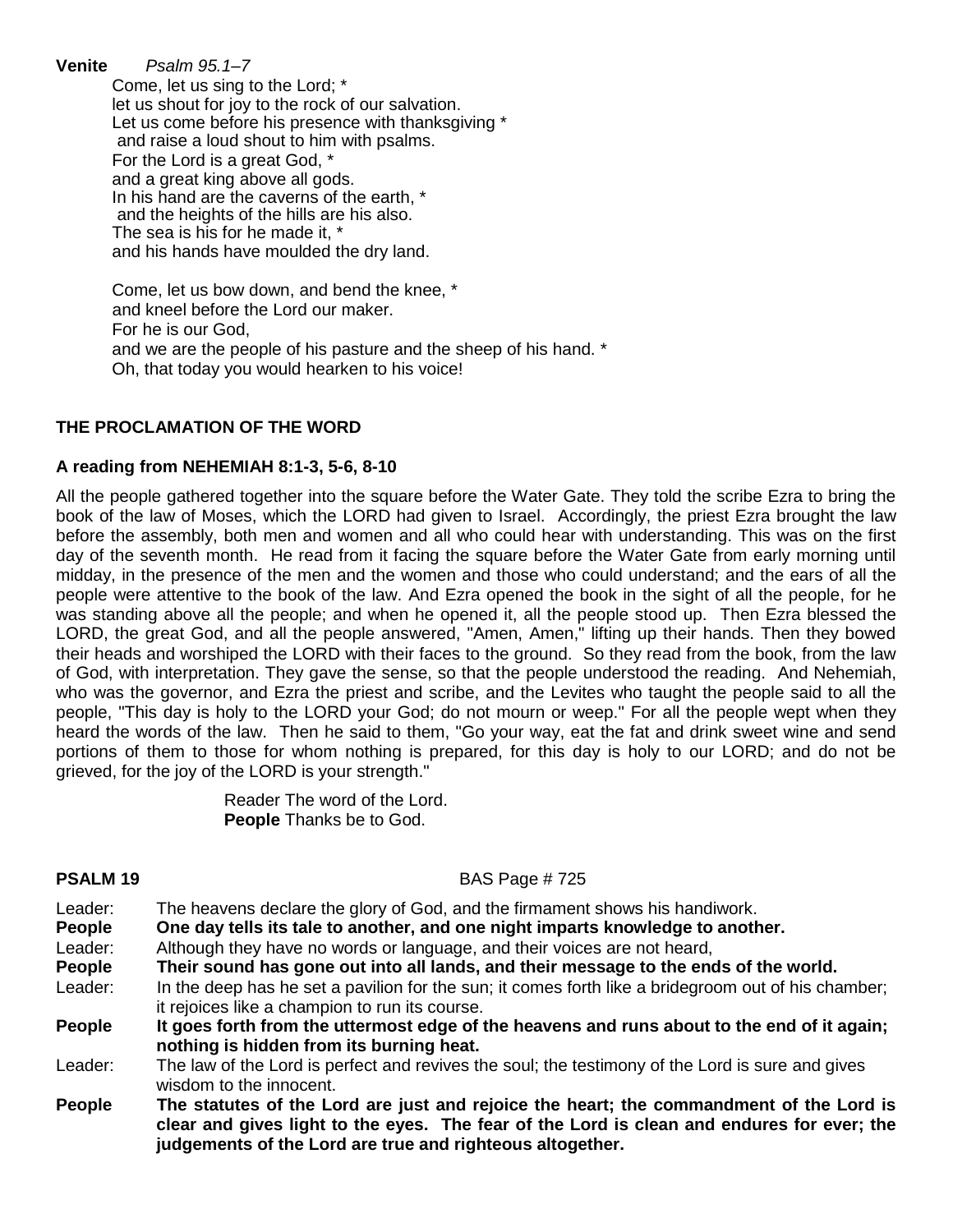| Leader: | More to be desired are they than gold, more than much fine gold, sweeter far than honey, than |
|---------|-----------------------------------------------------------------------------------------------|
|         | honey in the comb.                                                                            |

**People By them also is your servant enlightened, and in keeping them there is great reward.** Leader:Who can tell how often he offends? cleanse me from my secret faults.

**People Above all, keep your servant from presumptuous sins; let them not get dominion over me;** 

- **then shall I be whole and sound, and innocent of a great offense.**
- Leader:Let the words of my mouth and the meditation of my heart be acceptable in your sight, O Lord, my strength and my redeemer.
- **ALL** Gracious creator of heaven and earth, your Word has come among us as the true Sun of righteousness, and the good news of his birth has gone out to the ends of the world. Open our eyes to the light of your law, that we may be purified from sin and serve you without reproach for the sake of Jesus Christ, our Light and our Life. **Amen**

# **A reading from 1 CORINTHIANS 12:12-31A**

For just as the body is one and has many members, and all the members of the body, though many, are one body, so it is with Christ. For in the one Spirit we were all baptized into one body--Jews or Greeks, slaves or free--and we were all made to drink of one Spirit. Indeed, the body does not consist of one member but of many. If the foot would say, "Because I am not a hand, I do not belong to the body," that would not make it any less a part of the body. And if the ear would say, "Because I am not an eye, I do not belong to the body," that would not make it any less a part of the body. If the whole body were an eye, where would the hearing be? If the whole body were hearing, where would the sense of smell be? But as it is, God arranged the members in the body, each one of them, as he chose. If all were a single member, where would the body be? As it is, there are many members, yet one body. The eye cannot say to the hand, "I have no need of you," nor again the head to the feet, "I have no need of you." On the contrary, the members of the body that seem to be weaker are indispensable, and those members of the body that we think less honorable we clothe with greater honor, and our less respectable members are treated with greater respect; whereas our more respectable members do not need this. But God has so arranged the body, giving the greater honor to the inferior member, that there may be no dissension within the body, but the members may have the same care for one another. If one member suffers, all suffer together with it; if one member is honored, all rejoice together with it. Now you are the body of Christ and individually members of it. And God has appointed in the church first apostles, second prophets, third teachers; then deeds of power, then gifts of healing, forms of assistance, forms of leadership, various kinds of tongues. Are all apostles? Are all prophets? Are all teachers? Do all work miracles? Do all possess gifts of healing? Do all speak in tongues? Do all interpret? But strive for the greater gifts.

#### Reader The word of the Lord **People Thanks be to God**

# **A reading from the Gospel of** Luke 4:14-21

# **Glory to you, Lord Jesus Christ**

Then Jesus, filled with the power of the Spirit, returned to Galilee, and a report about him spread through all the surrounding country. He began to teach in their synagogues and was praised by everyone. When he came to Nazareth, where he had been brought up, he went to the synagogue on the sabbath day, as was his custom. He stood up to read, and the scroll of the prophet Isaiah was given to him. He unrolled the scroll and found the place where it was written: "The Spirit of the Lord is upon me, because he has anointed me to bring good news to the poor. He has sent me to proclaim release to the captives and recovery of sight to the blind, to let the oppressed go free, to proclaim the year of the Lord's favor." And he rolled up the scroll, gave it back to the attendant, and sat down. The eyes of all in the synagogue were fixed on him. Then he began to say to them, "Today this scripture has been fulfilled in your hearing."

# **Praise to you, Lord Jesus Christ.**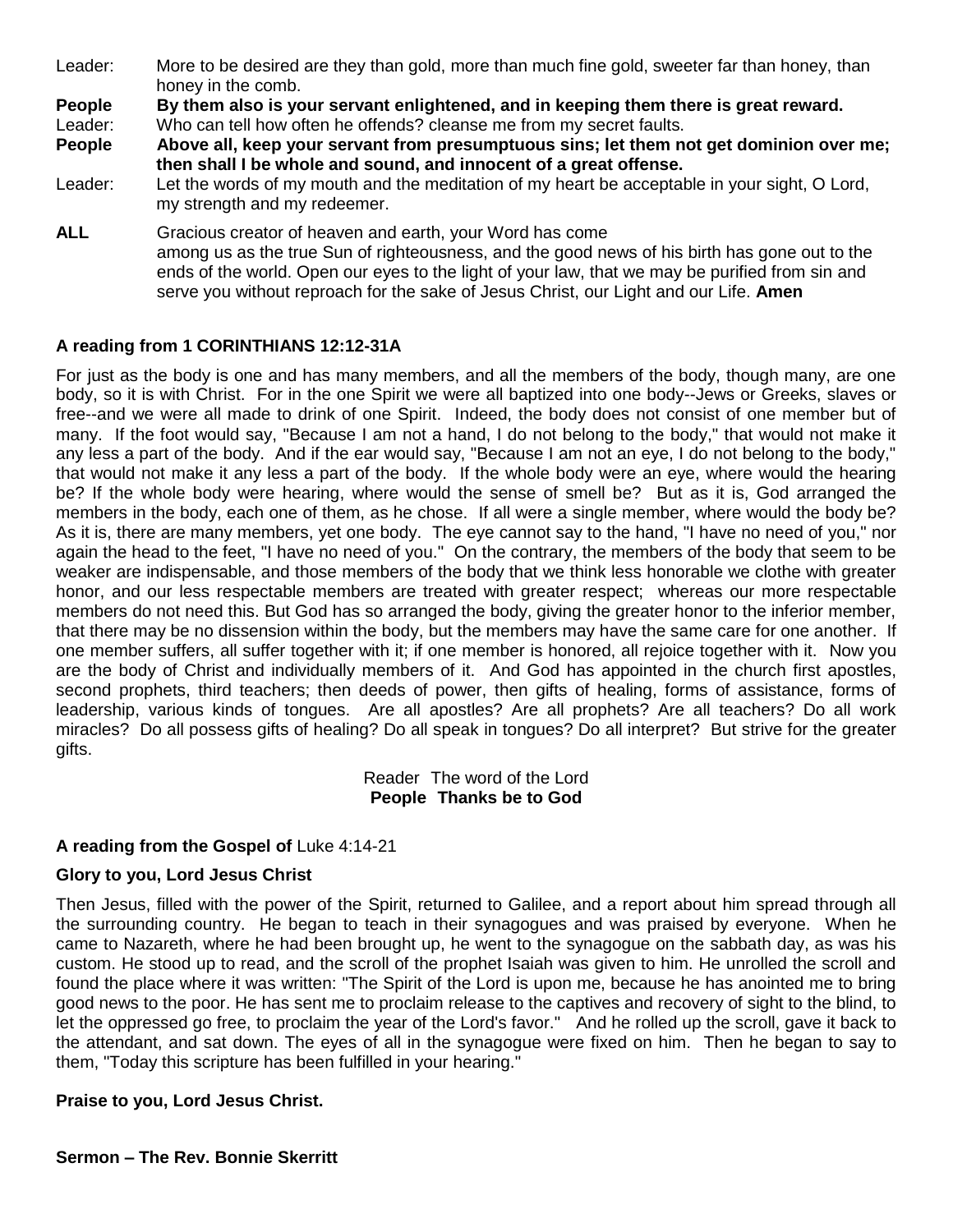# **Offertory Hymn # 631 THE KINGDOM OF GOD** verses 1,2 & 4

- 1 The kingdom of God is justice and joy; For Jesus restores what sin would destroy. God's power and glory in Jesus we know; And here and hereafter the kingdom shall grow.
- 2 The kingdom of God is mercy and grace; The captives are freed, the sinners find place, The outcast are welcomed God's banquet to share; And hope is awakened in place of despair.
- 4 God's kingdom is come, the gift and the goal; In Jesus begun, in heaven made whole. The heirs of the kingdom shall answer his call; And all things cry "Glory!" to God All In All.

# **PRAYER OVER THE GIFTS**

**Celebrant:** Loving God, before the world began you called us. Make holy all we offer you this day, and strengthen us in that calling. We ask this in the name of Jesus Christ the Lord. **Amen**

**APOSTLES' CREED** (Please Stand) (BAS Pg. 189)

*Celebrant* Let us confess the faith of our baptism, as we say,

*All* **I believe in God, the Father almighty, creator of heaven and earth. I believe in Jesus Christ, his only Son, our Lord. He was conceived by the power of the Holy Spirit and born of the Virgin Mary. He suffered under Pontius Pilate, was crucified, died, and was buried. He descended to the dead. On the third day he rose again. He ascended into heaven, and is seated at the right hand of the Father. He will come again to judge the living and the dead. I believe in the Holy Spirit, the holy catholic Church, the communion of saints, the forgiveness of sins, the resurrection of the body, and the life everlasting. Amen.**

# **INTERCESSIONS AND THANKSGIVINGS**

**Litany for # 13 with additions (BAS Pg. 120)** (In joy and humility let us pray to the creator of the universe, saying, **"Lord, grant us peace.")**

By the good news of our salvation brought to Mary by the angel, hear us, O Lord.

# **Lord, grant us peace.**

By the mystery of the Word made flesh, hear us, O Lord.

**Lord, grant us peace.**

By the birth in time of the timeless Son of God, hear us, O Lord.

#### **Lord, grant us peace.**

By the manifestation of the King of glory to the shepherds and magi, hear us, O Lord.

#### **Lord, grant us peace.**

By the submission of the maker of the world to Mary and Joseph of Nazareth, hear us, O Lord.

# **Lord, grant us peace.**

By the baptism of the Son of God in the river Jordan, hear us, O Lord.

# **Lord, grant us peace.**

Grant that the kingdoms of this world may become the kingdom of our Lord and Saviour Jesus Christ; hear us, O Lord.

**Lord, grant us peace.**